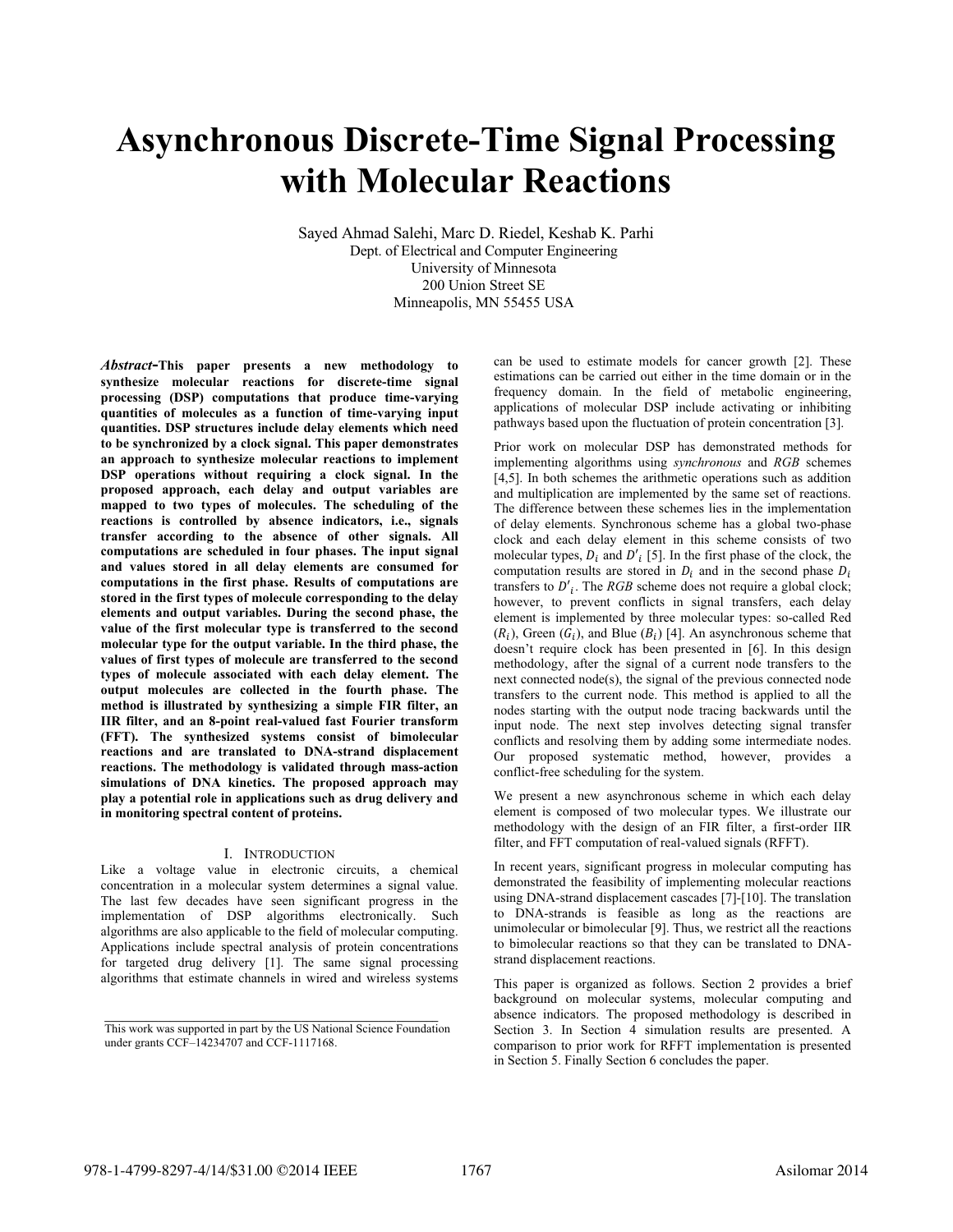# II. BACKGROUND

# A. Molecular Reaction System

A molecular system consists of a set of chemical reactions, where reactants combine to form products. For example (1) shows a molecular reaction, where  $x$  and  $y$  are reactants,  $z$  is a product, and  $k$  is the rate constant. Consider the reaction:

$$
x + y \stackrel{\sim}{\rightarrow} 3z. \tag{1}
$$

In this reaction, one molecule of  $x$  combines with one molecule of  $y$  to produce three molecules of  $z$ . If [.] denotes concentration, the dynamic behavior of input and output concentrations is modeled by  $(2)$  [11,12].

$$
-\frac{d[x]}{dt} = -\frac{d[y]}{dt} = 3\frac{d[z]}{dt} = k[x][y].
$$
 (2)

The rate of reaction is proportional to the concentration of inputs and the rate constant. Unfortunately  $k$  can vary due to factors such as cell volume and temperature. To have a robust construct we use the idea of coarse rate categories ('fast' and 'slow' rates), proposed in [5]. Given such categories, the computations are independent of exact values of  $k$ . Here only fast rate constants,  $k_f$ , must be fast relative to slow ones,  $k_s$ . Therefore, we assume when a fast reaction and a slow one can be fired simultaneously; the fast reaction is fired to completion and doesn't allow the slow reaction to be fired.

#### **B.** Molecular Computing

Basic arithmetic operations such as addition and multiplication can be implemented by molecular reactions.

Addition can be implemented by choosing several reactions with the same product. For example

$$
y = x_1 + x_2
$$

is implemented by the following reactions:

$$
\begin{array}{c}\n x_1 \xrightarrow{k_f} y \\
x_2 \xrightarrow{k_f} y.\n \end{array} \n \tag{3}
$$

When both reactions are completed, the concentration of  $y$  will be the sum of the former concentration of  $x_1$  and the former concentration of  $x_2$ .

Multiplication in the form of

$$
y = \frac{c_2}{c_1}y
$$

is implemented by reaction

$$
c_1 x \xrightarrow{k_f} c_2 y,\tag{4}
$$

where  $c_1$  and  $c_2$  are constants. Every time this reaction fires,  $c_1$ molecules of x transfer to  $c_2$  molecules of y. Once the reaction has fired to completion the requisite operation of multiplication is complete. Our system incurs the limitation of having only bimolecular reactions, that is to say, reactions with exactly two reactant molecules. Therefore, we can only implement

$$
y = \frac{c_2}{2}x
$$

by each reaction. Multiplications with other coefficients can be approximated first and then implemented by cascading these reactions. For example

$$
y = \frac{\sqrt{2}}{2}x \approx \left(\frac{1}{2} + \frac{1}{8} + \frac{1}{16}\right)x
$$
 (5)

is implemented by the following reactions

$$
2x \xrightarrow{k_f} x_2 + y
$$
  
\n
$$
2x_2 \xrightarrow{k_f} x_4
$$
  
\n
$$
2x_4 \xrightarrow{k_f} x_8 + y
$$
  
\n
$$
2x_8 \xrightarrow{f} y.
$$
  
\n(6)

#### C. Absence Indicators

Consider that we have a group of molecular types  $s_1, s_2, \ldots, s_n$ . The "absence indicator" for this group is molecular type  $a_s$  such that when molecules of any type in this group are present, concentration of  $a_s$  is nearly zero; otherwise, when concentrations of  $s_i$  ( $i = 1, ..., n$ ) are all zero, concentration of  $a_s$  is nonzero. This is satisfied by the reactions below [4]:

$$
src \xrightarrow{k_3} a_s
$$
  
\n
$$
s_1 + a_s \xrightarrow{k_f} s_1
$$
  
\n
$$
s_2 + a_s \xrightarrow{k_f} s_2
$$
  
\n
$$
\vdots
$$
  
\n
$$
s_n + a_s \xrightarrow{k_f} s_n
$$
  
\n(7)

Reactant *src* in the first reaction of (7) denotes a large and replenishable source so that its concentration doesn't change significantly. The first reaction slowly but constantly generates molecules of  $a_s$ . However, in the following reactions,  $s_1, s_2, ...$ ,  $s_n$  quickly consume  $a_s$ , but keep their own concentrations. Therefore, molecules of  $a_s$  accumulate only when all types in  $s_1, s_2, \ldots, s_n$  are absent. In the proposed asynchronous methodology, absence indication is used to control signal transfers, as discussed in the next section.

#### III. PROPOSED METHODOLOGY

We present a new approach for designing and implementing discrete-time signal processing algorithms with molecular reactions. In the new framework, each delay element of the structure is assigned two molecular types,  $D_i$  and  $D'_i$ . Transferring signals among delay elements is implemented by transferring concentrations between molecular types assigned to delay elements. The entire computation is completed in four phases. Signal transfers in each phase are triggered by the absence indicators of the other phases. In the proposed scheme, two types of transfer are not allowed. These restrictions are illustrated in Fig. 1. First, all outgoing edges of a node must be scheduled in the same phase. Fig. 1(a) illustrates a violation of this constraint. Second, if outgoing edges of a node are scheduled at phase "i", none of its incoming edges can be scheduled at phase " $i + 1$ ". Figure 1(b) illustrates a violation of this constraint. A synthesis approach for mapping any DSP algorithm to molecular reactions is described below:

1- Draw the data flow graph (DFG) according to the block diagram of the DSP algorithm. Replace the output node  $y$  by nodes  $y$  and  $y'$ , and each delay element  $D_k$  by a pair of nodes  $D_k$  and  $D'_k$ .

2- Assign phase 1 to the outgoing edges of the input node and the outgoing edges of each  $D'_{k}$  node.

3- Assign phase 2 to the fan out edge of output node  $(y)$ .

4- All edges between  $D_k$  and  $D'_k$  are scheduled to phase 3.

5- The outgoing edge of  $y'$  is scheduled to phase 4.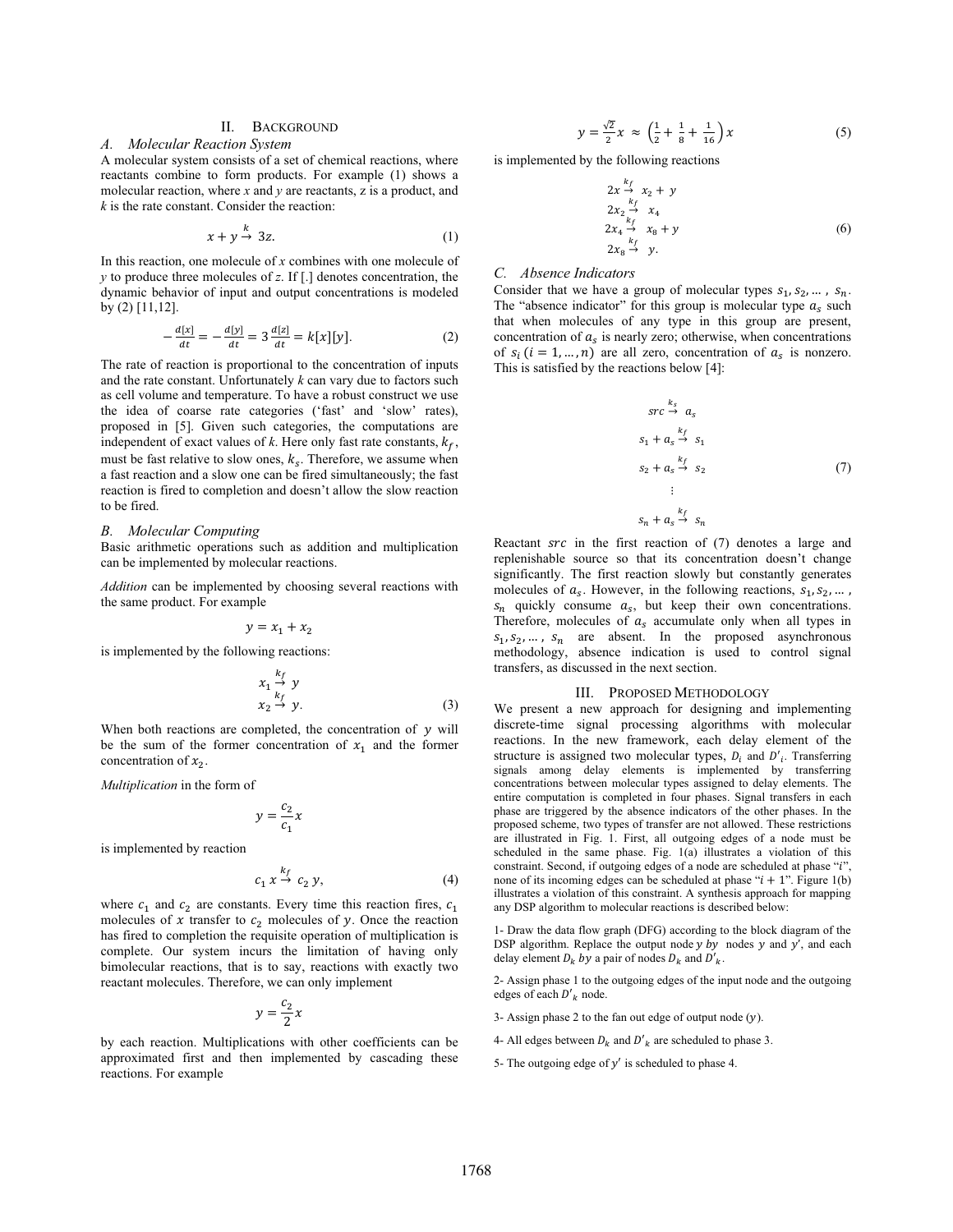$$
y \underset{\infty}{\underbrace{\bigcirc y_1}} y_1
$$
\n(a)\n
$$
\underbrace{\bigcirc x \quad (2)}_{x_y} y_2
$$
\n(b)\n
$$
y_2
$$
\n
$$
y_1
$$
\n
$$
y_2
$$
\n
$$
y_1
$$
\n
$$
y_2
$$
\n
$$
y_2
$$
\n
$$
y_1
$$
\n
$$
y_2
$$
\n
$$
y_1
$$
\n
$$
y_2
$$
\n
$$
y_2
$$
\n
$$
y_1
$$
\n
$$
y_2
$$
\n
$$
y_1
$$
\n
$$
y_2
$$
\n
$$
y_1
$$
\n
$$
y_2
$$
\n
$$
y_2
$$
\n
$$
y_1
$$
\n
$$
y_2
$$
\n
$$
y_1
$$
\n
$$
y_2
$$
\n
$$
y_2
$$
\n
$$
y_1
$$
\n
$$
y_2
$$
\n
$$
y_2
$$
\n
$$
y_1
$$
\n
$$
y_2
$$
\n
$$
y_2
$$
\n
$$
y_1
$$
\n
$$
y_2
$$
\n
$$
y_2
$$
\n
$$
y_1
$$
\n
$$
y_2
$$
\n
$$
y_2
$$
\n
$$
y_1
$$
\n
$$
y_2
$$
\n
$$
y_2
$$
\n
$$
y_1
$$
\n
$$
y_2
$$
\n
$$
y_2
$$
\n
$$
y_2
$$
\n
$$
y_1
$$
\n
$$
y_2
$$
\n
$$
y_2
$$
\n
$$
y_2
$$
\n
$$
y_1
$$
\n
$$
y_2
$$
\n
$$
y_2
$$
\n
$$
y_2
$$
\n
$$
y_2
$$
\n
$$
y_1
$$
\n
$$
y_2
$$
\n
$$
y_2
$$

Figure 1. Two types of signal transfer not allowed in our molecular scheme: (a) Outgoing edges scheduled in different times (b) Incoming edge with assigned phase  $i + 1$  for a node with outgoing edge to assigned to phase  $i$ .

6- The molecular reactions for absence indicators, computations, and signal transfers are synthesized according to the assigned scheduling phases.

The proposed 4-phase method is now illustrated by three DSP operations: an FIR filter, a first-order IIR filter and a FFT computation for real-valued signals.

a. FIR filter: Figure 2(a) shows a three-tap FIR filter. For simplicity, all tap coefficients are assumed to be 1. The flow



Figure 2. A three-tap FIR filter: (a) Block diagram, (b) Data flow graph and scheduling based on the proposed method.

graph in Figure 2(b) illustrates the phase assignments. The molecular reactions for the flow graph are described by (8).

$$
src \xrightarrow{k_5} a_1 + a_2 + a_3 + a_4
$$
  
\n
$$
Phase 1: \t a_1 + x \xrightarrow{k_f} x
$$
  
\n
$$
a_1 + D'_1 \xrightarrow{k_f} D'_1
$$
  
\n
$$
a_1 + D'_2 \xrightarrow{k_f} D'_2
$$
  
\n
$$
Phase 2: \t a_2 + y \xrightarrow{k_f} y
$$
  
\n
$$
Phase 3: \t a_3 + D_1 \xrightarrow{k_f} D_1
$$
  
\n
$$
a_3 + D_2 \xrightarrow{k_f} D_2
$$
  
\n
$$
Phase 4: \t a_4 + y' \xrightarrow{k_f} y'
$$

Then reactions (9) provide the signal transfers associated with related absence indicators. Signal transfers of each phase are enabled by the absence indicator of the previous phase. Note that these are all slow reactions.

Phase 1: 
$$
x + a_4 \xrightarrow{k_s} D_1 + y
$$
  
\n $D'_1 + a_4 \xrightarrow{k_s} D_2 + y$   
\n $D'_2 + a_4 \xrightarrow{k_s} y$   
\nPhase 2:  $y + a_1 \xrightarrow{k_s} y'$  (9)  
\nPhase 3:  $D_1 + a_2 \xrightarrow{k_s} D'_1$   
\n $D_2 + a_2 \xrightarrow{k_s} D'_2$ 

According to reactions (8) and (9), molecules of x,  $D'_1$ , and  $D'_2$ transfer in the first phase. After all molecules of x,  $D'_1$ , and  $D'_2$ are transferred, phase 2 starts and  $y$  is transferred to  $y'$ . In phase 3,  $D_1$  and  $D_2$  transfer, respectively, to  $D'_1$  and  $D'_2$  after all molecules of y transfer to y'. Concentration of  $D'_{1}$  and  $D'_{2}$  are stored to be used for the computation of the next output. Thus, each pair of  $D_i$  and  $D'_i$  ( $i = 1,2$ ) functions as a delay element.

One should notice that the final output  $y'$  is collected whenever the absence indicator of the third phase,  $a_3$ , is nonzero, implying the third phase has been completed. While the new input is also injected at the same time, it is not used by the system until all molecules of  $y'$  are collected.

b. IIR Filter: As another simple DSP operation, we describe the 4phase method for a simple first-order IIR filter. The block diagram of this filter is shown in Figure  $3(a)$ . The filter contains a multiplication by 0.5 inside a feedback loop. From steps 1 to 5 of the synthesis flow, the scheduled 4-phase flow graph for the filter is obtained as shown in Figure 3(b). The set of required absence indicator reactions are illustrated in (10).

$$
src \xrightarrow{k} a_1 + a_2 + a_3 + a_4
$$
  
\n
$$
Phase 1: \t a_1 + x \xrightarrow{k} x
$$
  
\n
$$
a_1 + D' \xrightarrow{k} D' \xrightarrow{k}
$$
  
\n
$$
Phase 2: \t a_2 + y \xrightarrow{k} y
$$
  
\n
$$
Phase 3: \t a_3 + D_1 \xrightarrow{k} D_1
$$
  
\n
$$
Phase 4: \t a_1 + y' \xrightarrow{k} y'
$$
 (10)



Figure 3. An IIR filter: (a) Block diagram, (b) Data flow graph and scheduling for molecular implementation.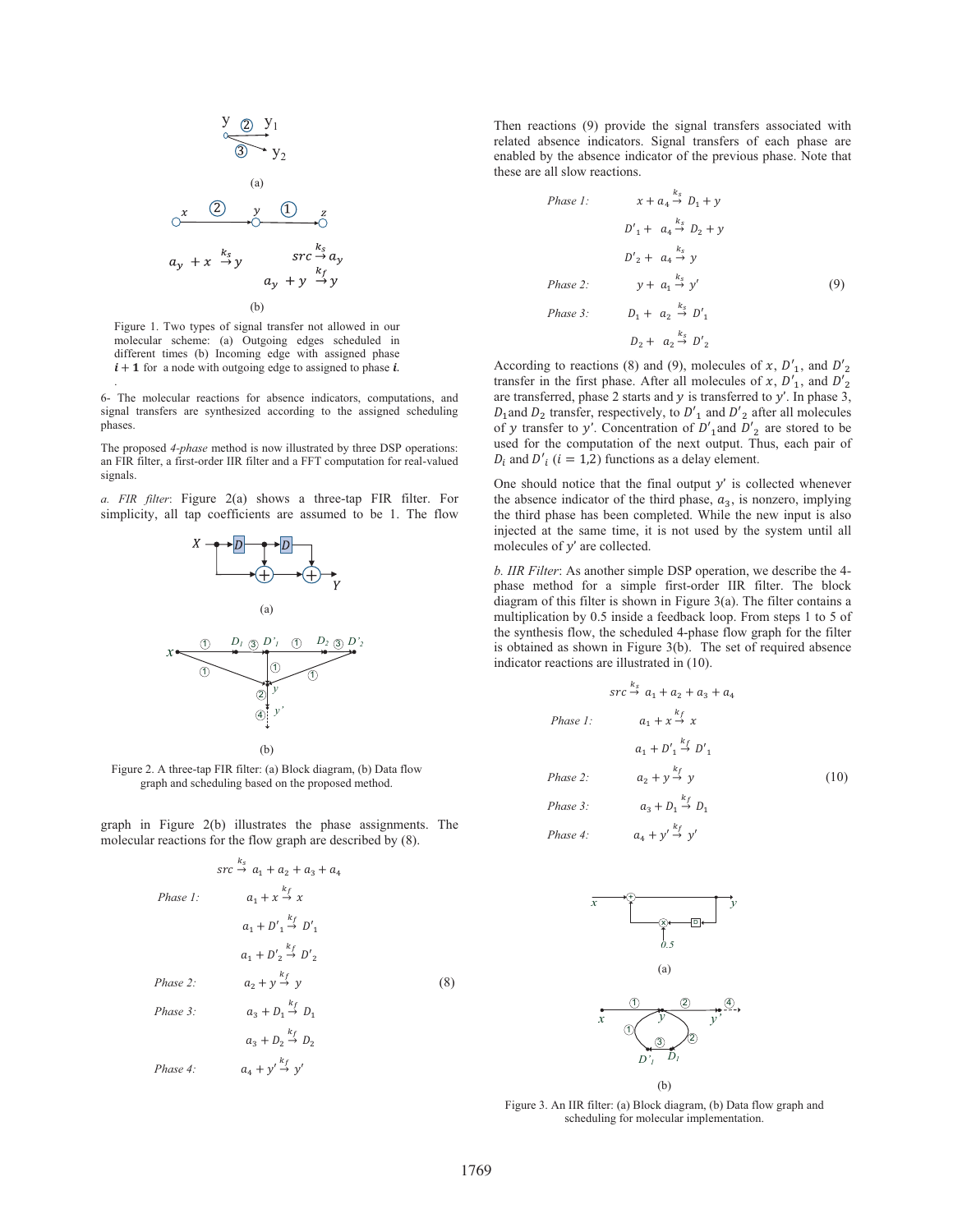Signal transfers and computations are implemented by the reactions in  $(11)$ .

Phase 1:

\n
$$
x + a_4 \xrightarrow{k_S} y
$$
\n
$$
D'_1 + a_4 \xrightarrow{k_S} Ty
$$
\n
$$
2Ty \xrightarrow{k_f} y
$$
\nPhase 2:

\n
$$
y + a_1 \xrightarrow{k_S} y' + D_1
$$
\n
$$
Phase 3:
$$
\n
$$
D_1 + a_2 \xrightarrow{k_S} D'_1
$$
\n
$$
(11)
$$

Note that the third reaction in  $(11)$ , related to the multiplication by 0.5, fires to completion much faster than the transfer reactions. Thus, each two Ty molecules are immediately combined to produce one y molecule. In other words,  $D'_1$  is transferred to temporary molecules  $Ty$  and in the same phase,  $Ty$  is multiplied by 0.5 to produce  $\nu$ .

The presented method can be easily generalized for DSP algorithms with more than one input/output. The following example illustrates such an algorithm with four inputs and four outputs.

c. Real-valued FFT (RFFT): Discrete Fourier transform (DFT) computes the spectral contents of a signal at various frequencies. Fast Fourier transform (FFT) computes DFT using a fast approach when the number of required multiplications can be reduced from  $O(N^2)$  to  $O(Nlog_2N)$  [13]. We implement FFT, as a canonical algorithm in DSP, with molecular reactions. Molecular implementation of FFT can be used to monitor the frequency content of a protein over time in applications such as drug delivery or cell growth modeling. Like all of the physical signals the concentration of input molecules is a real-valued signal. Therefore, we consider implementation of an FFT system with real-valued inputs, called RFFT. Figure 4(a) shows the block diagram for a 4-parallel 8-point RFFT. 8 samples of the input signal,  $x(n)$ , arrive in two stages. In the first stage,  $x(0)$  to  $x(3)$ arrive while multiplexers choose their select input s1. In the second stage  $x(4)$  to  $x(7)$  arrive and multiplexers select input s2. All of the internal datapaths For an RFFT structure can be realvalued (not complex-valued) datapaths [14]. For more information about RFFT the reader is referred to [15].

The proposed synthesis method assigns scheduling of phases to the flow graph as shown in Figure 4(b). Multiplexers in Figure  $4(a)$  are implemented as shown in Figure 5. As figure 5 shows when  $s1$  is nonzero x transfers to z and when  $s2$  is nonzero y transfers to z. So signal s1 and s2 are control signals for multiplexers. In the first stage s1 is nonzero while s2 is zero. At the end of each stage s1 and s2 toggle to be ready for the next stage. For this purpose, in the second phase s1 transfers to s2' and s2 transfers to s1' simultaneously. Then in the fourth phase, s2' transfers to s2 and s1' transfers to s1. The circular flow graph at the bottom of Figure 4(b) represents the toggling of s1 and s2. This flow graph is implemented by the reactions in (12).

$$
s1 + a_1 \xrightarrow{k_5} s2'
$$
  
\n
$$
s2' + a_3 \xrightarrow{k_5} s2
$$
  
\n
$$
s2 + a_1 \xrightarrow{k_5} s1'
$$
  
\n
$$
s1' + a_3 \xrightarrow{k_5} s1
$$
  
\n(12)

Similar to FIR and IIR filters, the reactions related to the computation, signal transfer, and absence indicators for each

phase can be synthesized from the flow graph in Figure 4(b). As described in Section 2.2, multiplication by  $\frac{\sqrt{2}}{2}$  is implemented using  $(\frac{1}{2} + \frac{1}{8} + \frac{1}{16})$  approximation.

In general a signal value can be negative, while concentration of a molecular type can't be negative. Therefore, we use one molecular type for positive and another one for negative part of each signal. We perform computations and signal transfers for each part independently. Finally these two parts cancel out each other and the one with larger concentration determines the sign



Figure 4. 4-parallel 8-point RFFT: (a)Block diagram, (b)Data flow graph and scheduling obtained by the proposed method.

$$
\begin{aligned}\n x \xrightarrow[s]{\text{si}} z \\
y \xrightarrow[s]{\text{si}} z \xrightarrow[s]{\text{si}} z\n \end{aligned}
$$
\n
$$
\begin{aligned}\n x + s_1 \xrightarrow{k_f} s_1 + z \\
y + s_2 \xrightarrow[k]{\text{si}} s_2 + z\n \end{aligned}
$$

Figure 5. Implementation of multiplexer by molecular reactions.

$$
x \quad y \quad z
$$
  
\n
$$
a_x + y \stackrel{k_s}{\rightarrow} z
$$
  
\n
$$
z + y \stackrel{k_s}{\rightarrow} 2z
$$

Figure 6. Speeding up signal transfers by positive feedback.

and value of the signal [5]. For example  $x_p$  and  $x_n$  represent positive and negative part of signal  $x$ , and (13) describes positivenegative cancellation reaction by transferring equal concentrations of positive and negative parts to an external sink.

$$
x_p + x_n \stackrel{\kappa_f}{\rightarrow} sink \tag{13}
$$

In order to improve the accuracy and speed of the implemented molecular systems, we add three sets of reactions to them. We call these reactions: threshold, negative feedback, and positive feedback reactions.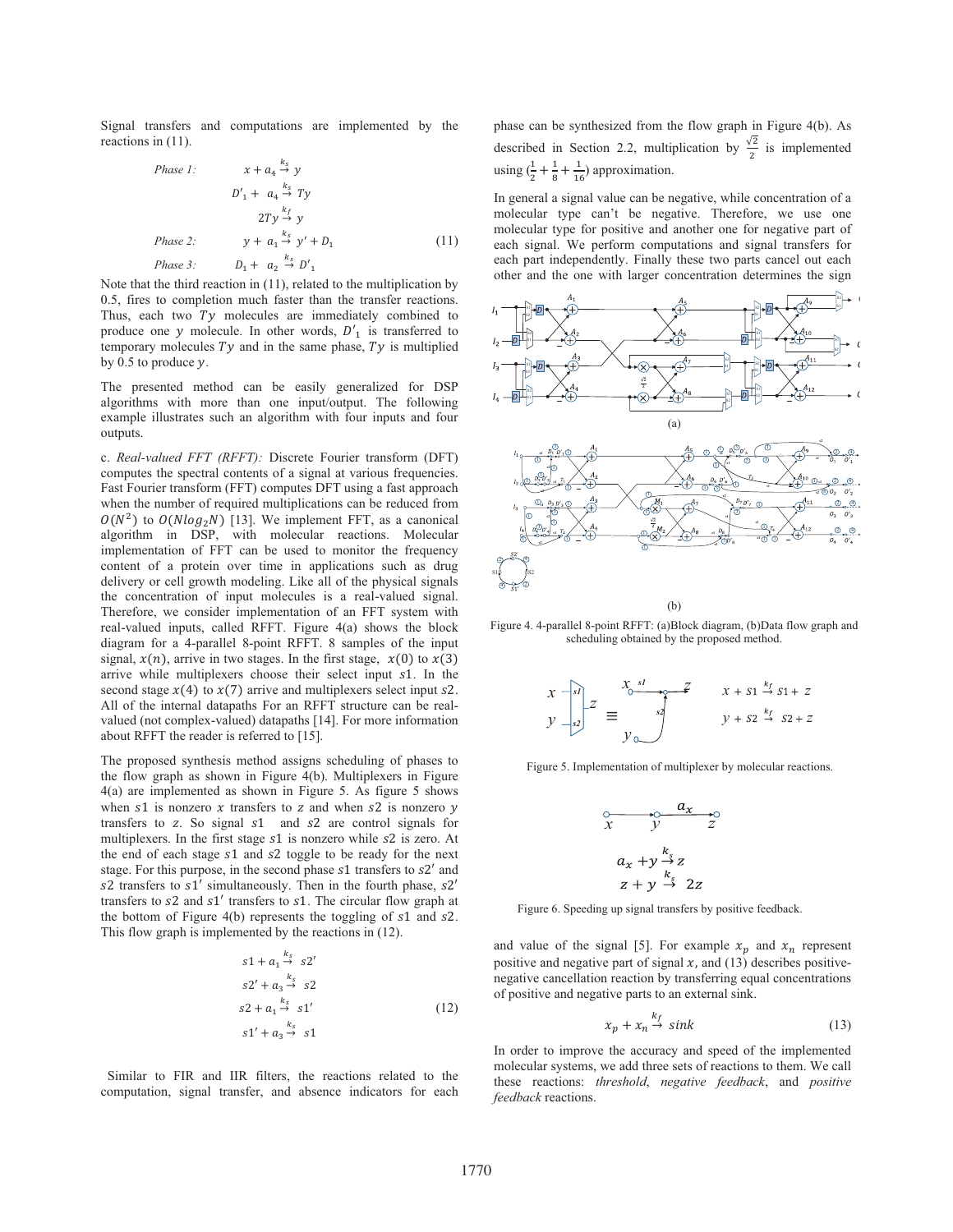Threshold reactions: As described in Section 2.3 when a type of molecule exists in the system, its absence indicator is nearly zero but not exactly zero. Although they are very slow a small nonzero value of absence indicator can fire the next phase reactions before completion of the current phase reactions. To avoid this, we initially inject a small concentration of so-called threshold molecules,  $T_x$ . The first reaction in (14) is a fast reaction. Thus, the absence indicator molecules,  $a_x$ , can't fire slow reactions before consuming  $T_x$ . In other words, the concentration of  $a_x$ must be more than the concentration of  $T_x$ , in order to fire signal transfer reactions. When  $x$  is present, the second reaction in (14) replenishes the threshold molecules  $T_x$ .

$$
a_x + T_x \stackrel{k_f}{\rightarrow} sink
$$
  

$$
x + a_x \stackrel{k_f}{\rightarrow} x + T_x
$$
 (14)

Negative feedback reactions: The absence indicator molecules,  $a_x$ , are produced constantly from the src. If x doesn't exist for a while, the concentration of  $a_x$  becomes larger and larger. Then when  $x$  is produced it takes more time to consume all molecules of  $a_x$ . The first reaction in (15) limits the increase of  $a_x$ concentration. The second reaction in (15) controls  $T_x$  in the same manner.

$$
2a_x \stackrel{k_s}{\rightarrow} a_x + T_x
$$
  
\n
$$
2T_x \stackrel{k_s}{\rightarrow} a_x + T_x
$$
 (15)

Positive feedback reaction: As shown in Figure 6, in positive feedback reactions, destination of a signal transfer, z, is used to speed up the signal transfer  $y$  to  $z$ . In other words, when the first reaction in Figure 6 starts, second reaction speeds up its completion.

# **IV. SIMULATION RESULTS**

The molecular reactions are mapped to DNA-strand displacement reactions. Critical for mapping to DNA strands, all of our reactions are bimolecular reactions [9]. We simulated the kinetic of reactions in our designs exploring the mechanism and software tools for DNA-strand displacement developed by Winfree's group at Caltech.

For all DNA simulations for the presented designs we used the following parameters: The initial concentration of auxiliary complexes,  $C_{max} = 10^{-5}M$ , the maximum strand displacement rate constant,  $q_{max} = 10^6 M^{-1} s^{-1}$ ,  $k_s = 5.56 \times 10^4 M^{-1} s^{-1}$  and  $k_f = 10 \times k_s$ . The initial concentration for the source molecular type,  $src$ , is set to 0.2 nM.

The simulation results for the FIR and IIR filters are shown in Figure 7 and Figure 8, respectively. The input is a time-varying signal  $x$  with both high frequency and low frequency components. The output is a time-varying concentration  $y'$ . For the FIR filter, molecules of  $x$  are injected into the system and molecules  $y'$  are collected from the system every 20 hours. For IIR filter the injection/collection time is every 30 hours. The Figures show the theoretical outputs as well as simulated outputs. The simulated outputs track the theoretical outputs with some errors. The errors come mainly from the leakage among molecular types. Although it has one more delay element and more number of signal transfers, the average relative error for the FIR filter is less than the IIR filter. Generally speaking, IIR filters have higher errors than FIR filters since feedback in such filters leads to error accumulation. Therefore, we considered longer interval between output collections for IIR filter in order to improve its output accuracy.





Figure 8. Simulation results for IIR filter.

For an 8-point 4-parallel RFFT implementation, the simulation results are illustrated in Figure 9. Concentrations for the inputs in the first and second stages and their corresponding theoretical outputs are tabulated in Table 1. The injection for inputs and

Table 1. Input and output order for the 8-point RFFT

| stage  | . . | $\sim$<br> | ı | n1 | റാ | O4 |
|--------|-----|------------|---|----|----|----|
| first  | ⊥.  |            |   |    |    |    |
| second | ⊥.J |            |   |    |    |    |

collection for outputs are scheduled once every 250 hours.

Table 2 summarizes the simulation results of the three operations, namely, the FIR filter, the IIR filter, and the RFFT transform in the proposed framework. The errors in this table are computed as the difference between the output value obtained by simulation,  $o_s$ , and the theoretical output,  $o_t$ . Table 2 shows that as the complexity of operation is increased, or equivalently the number of reactions in the system is increased, the calculation time and the output error increase.

Table 2. Simulation results for FIR, IIR, and RFFT molecular systems in 4-phase scheme

| system      | no. of<br>reactants | no. of<br>reactions | Sample<br>period (hrs) | % error<br>$\frac{ o_s - o_t }{\times 100} \times 100$ |
|-------------|---------------------|---------------------|------------------------|--------------------------------------------------------|
| <b>FIR</b>  | 29                  | 34                  | 20                     | 7.65                                                   |
| <b>IIR</b>  | 24                  | 30                  | 30                     | 12.69                                                  |
| <b>RFFT</b> | 184                 | 202                 | 750                    | 23.6                                                   |